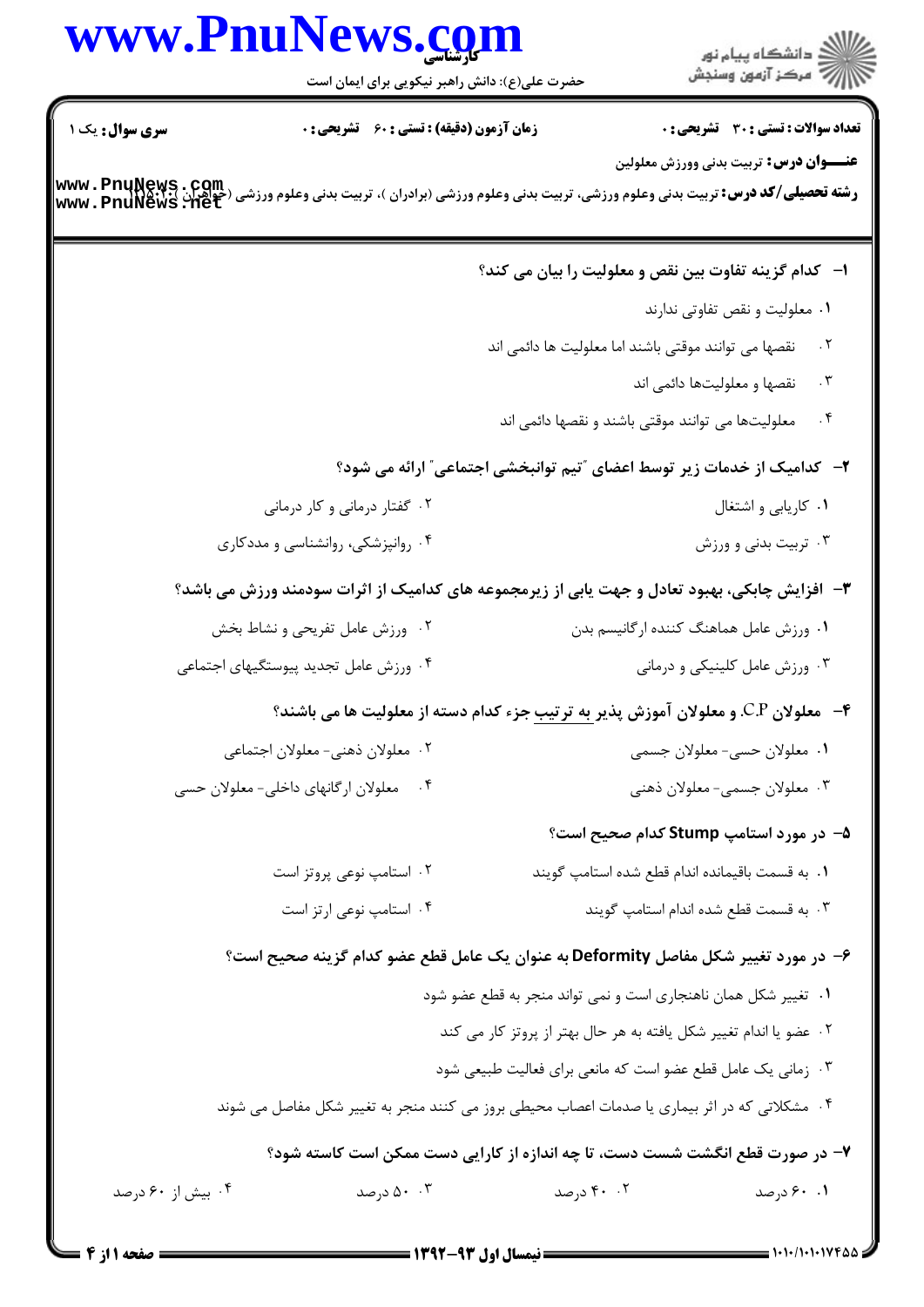|                        | www.PnuNews.com                                                                                                                                                                                     |                                                       |                                                 |
|------------------------|-----------------------------------------------------------------------------------------------------------------------------------------------------------------------------------------------------|-------------------------------------------------------|-------------------------------------------------|
|                        | حضرت علی(ع): دانش راهبر نیکویی برای ایمان است                                                                                                                                                       |                                                       |                                                 |
| <b>سری سوال : ۱ یک</b> | زمان آزمون (دقیقه) : تستی : 60 گشریحی : 0                                                                                                                                                           |                                                       | <b>تعداد سوالات : تستی : 30 - تشریحی : 0</b>    |
|                        | <b>رشته تحصیلی/کد درس:</b> تربیت بدنی وعلوم ورزشی، تربیت بدنی وعلوم ورزشی (برادران )، تربیت بدنی وعلوم ورزشی (جواهران )<br>Www . PnuNews . Net                                                      |                                                       | <b>عنـــوان درس:</b> تربیت بدنی وورزش معلولین   |
|                        | ۸– معلول ضایعه نخاعی که اصطلاحاً پاراپلژی است و قادر به کنترل کامل صندلی چرخدار و غذا خوردن می باشد اما با استفاده<br>از داربستهای مخصوص تنها می تواند بایستد، از کدام سطح نخاع دچار ضایعه شده است؟ |                                                       |                                                 |
|                        | ۰۲ سطح خاجی (S1 تا S5)                                                                                                                                                                              |                                                       | ۰۱ سطح مهره چهارم گردنی (C4)                    |
|                        | $(T9$ سطح فوقانی مهره های پشتی (1 $T1$ تا $^6$                                                                                                                                                      |                                                       | $(L5 L1)$ سطح مهره های کمری (L5 تا $L1$         |
|                        | ۹- دافزایش قوس کف پا، اسکولیوز و انحراف لگن در اثر کوتاهی یک پا، و نزدیک شدن شانه ها از تغییر شکلهای شایع کدام                                                                                      |                                                       | معلوليت است؟                                    |
| ۴. فلج مغزی            | ۰۳ فلج اطفال                                                                                                                                                                                        | ۰۲ معلولیت بینایی                                     | ٠١ ضايعات نخاعي                                 |
|                        | ∙۱-۔ هنگامی که اندامهای یک طرف بدن برای مثال سمت راست فرد شامل دست و پا و تنه فلج شده باشد چه نام دارد؟                                                                                             |                                                       |                                                 |
| ۰۴ تری پلژی            | ۰۳ پاراپلژی                                                                                                                                                                                         | ۰۲ همی پلژی                                           | ۰۱ دی پلژی                                      |
|                        | ۱۱– ضایعه گلبوس پالیدوس مغز که منجر به پیدایش حرکات غیر ارادی شده و ۳۰ درصد انواع فلج مغزی را شامل می شود،                                                                                          |                                                       | مربوط به کدام است؟                              |
| ۰۴ سختی                | ۰۳ اسپاستیک                                                                                                                                                                                         | ۲. آتاکسی                                             | ۰۱ آتتوز                                        |
|                        | <b>۱۲</b> - عمده ترین تأثیر ورزش بر معلولان فلج مغزی کدام است؟ بهترین ورزش برای آنان چیست؟                                                                                                          |                                                       |                                                 |
|                        |                                                                                                                                                                                                     |                                                       | ٠١ ايجاد نشاط و هيجان- بولينگ                   |
|                        |                                                                                                                                                                                                     |                                                       | ۰۲ تأثیرات روحی و روانی و هیجان زیاد- شنا       |
|                        |                                                                                                                                                                                                     |                                                       | ۰۳ قأ تیرات اجتماعی و ارگانهای داخلی- دوومیدانی |
|                        |                                                                                                                                                                                                     | ۰۴ توسعه قابلیت های جسمانی و افزایش تجربیات حرکتی-شنا |                                                 |
|                        | کدامیک از معلولان در اجرای مهارتهای حرکتی و شرکت در ورزشها توانمندتر بوده و با افراد غیر معلول تفاوت چندانی                                                                                         |                                                       | $-11$<br>ندارند؟                                |
|                        | ۰۲ معلولان شنوایی                                                                                                                                                                                   |                                                       | ٠١ معلولان بينايي                               |
|                        | ۰۴ معلولان قطع عضو اندام فوقاني                                                                                                                                                                     |                                                       | ۰۳ معلولان ضايعات نخاعي                         |
|                        | <b>۱۴</b> - کدامیک از طبقه های عقب ماندگی ذهنی نسبت به سایر طبقات از بهره هوشی بالاتری برخوردارند؟                                                                                                  |                                                       |                                                 |
| ۰۴ پناهگاه <i>ی</i>    | ۰۳ تربیت پذیر                                                                                                                                                                                       | ۰۲ حمایت پذیر                                         | ۰۱ آموزش پذیر                                   |
|                        | ۱۵−     برای کدامیک از طبقه های عقب ماندگی ذهنی بهتر است از فعالیتهای گروهی پرهیز نمود؟                                                                                                             |                                                       |                                                 |
| ۰۴ تربیت پذیر          | ۰۳ حمايت پذير                                                                                                                                                                                       | ۰۲ آموزش پذیر                                         | ۰۱ سندروم داون                                  |
| <b>: صفحه 12:</b>      |                                                                                                                                                                                                     |                                                       | : ۱۰۱۰/۱۰۱۰۱۷۴۵/                                |

= صفحه 2 از 4 =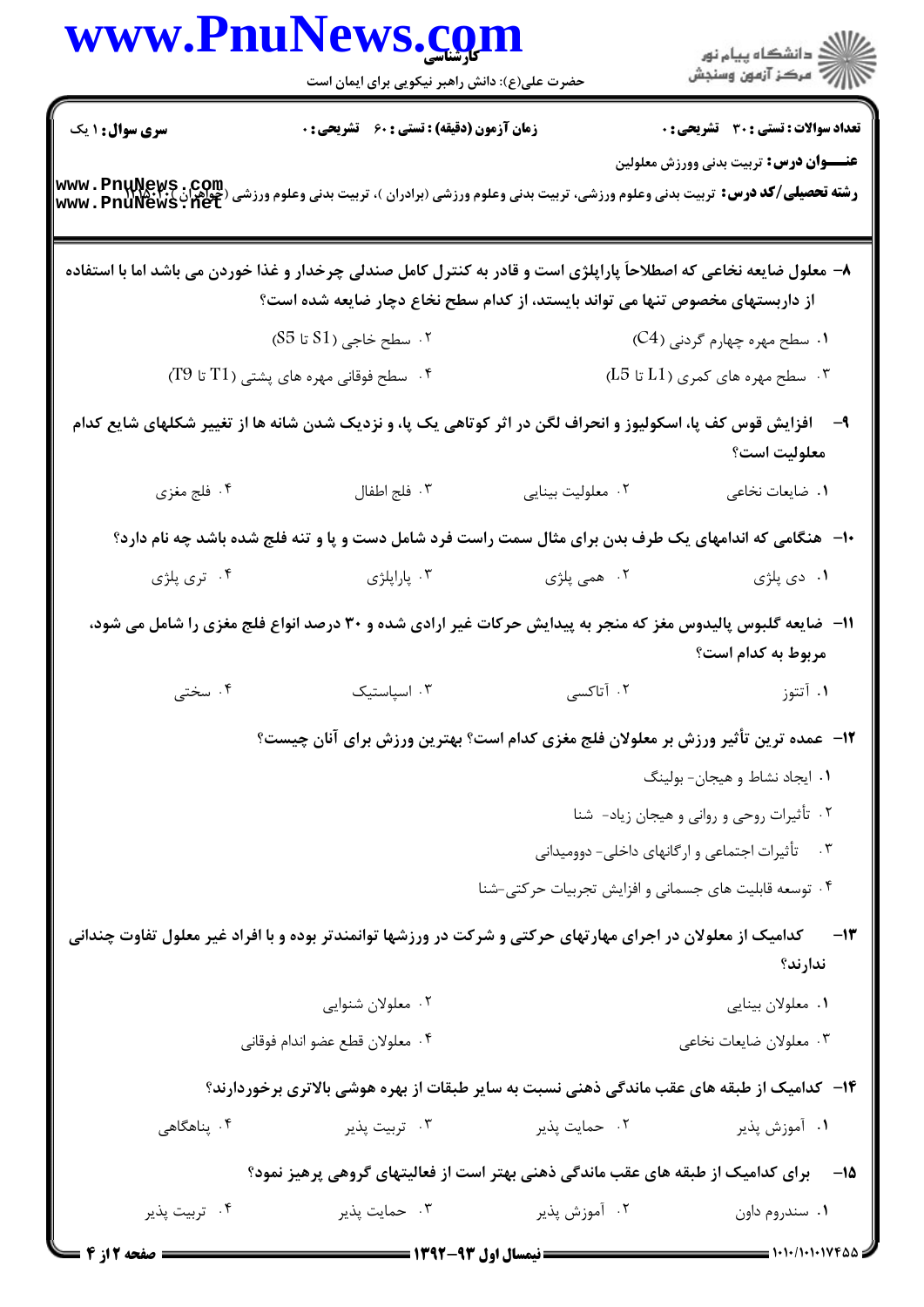|                        | www.PnuNews.com<br>حضرت علی(ع): دانش راهبر نیکویی برای ایمان است                                                                               |                                        |                                                                              |
|------------------------|------------------------------------------------------------------------------------------------------------------------------------------------|----------------------------------------|------------------------------------------------------------------------------|
| <b>سری سوال :</b> ۱ یک | <b>زمان آزمون (دقیقه) : تستی : 60 ٪ تشریحی : 0</b>                                                                                             |                                        | <b>تعداد سوالات : تستی : 30 - تشریحی : 0</b>                                 |
|                        | <b>رشته تحصیلی/کد درس:</b> تربیت بدنی وعلوم ورزشی، تربیت بدنی وعلوم ورزشی (برادران )، تربیت بدنی وعلوم ورزشی (جواهران )<br>Www . PnuNews . Net |                                        | <b>عنـــوان درس:</b> تربیت بدنی وورزش معلولین                                |
|                        | ۱۶– از عوامل موثر در بروز اعتیاد به عنوان یک معلولیت اجتماعی، کدامیک نقش مهمتر و چشمگیری دارد؟                                                 |                                        |                                                                              |
|                        | ۰۲ سهل انگاری دولت ها و رسانه های گروهی                                                                                                        |                                        | ۰۱ بیکاری و فقر اقتصادی                                                      |
|                        | ۰۴ ساخت خانوادگی و محیط اجتماعی                                                                                                                |                                        | ۰۳ شرایط محیطی و شغلی                                                        |
|                        |                                                                                                                                                |                                        | ۱۷– دومین علت بزرگ معلولیت اختلالات کارکردی قلب کدام است؟                    |
| ۰۴ آنفارکتوس           | ۰۳ نارسایی قلبی                                                                                                                                | ۰۲ بیماری قلبی                         | ۰۱ آنژین صدری                                                                |
|                        |                                                                                                                                                |                                        | ۱۸- برای مقابله با حملات شدید آسم در ورزش کدام مورد صحیح است؟                |
|                        | ۰۲ از شدت فعالیت کاسته و آن را ادامه دهد                                                                                                       |                                        | ۰۱ نباید داروهای تجویز شده مصرف شود                                          |
|                        | ۰۴ دوش آب گرم بگیرد و هوای گرم و مرطوب تنفس کند                                                                                                |                                        | ۰۳ در هر صورت همان ابتدا کمک پزشکی فرا بخوانید                               |
|                        |                                                                                                                                                |                                        | ۱۹-۔ عوارض خطرناکی که در اثر بی حرکتی و سکون در سالمندان بروز می کند کدامند؟ |
|                        | ۰۲ اضمحلال تدریجی ساختمان اسکلتی                                                                                                               |                                        | ۰۱ پیر جوانی                                                                 |
|                        | ۰۴ کاهش کارایی ریه ها                                                                                                                          |                                        | ۰۳ پوکی استخوان و تحلیل عضله ها                                              |
|                        | <b>+۲-</b> ارتز کوتاه (AFO) که بیشتر از سایر ارتزهای اندام تحتانی بکار می رود، برای کدام قسمت استفاده می شود؟                                  |                                        |                                                                              |
|                        | ۰۲ ساق پا و زانو                                                                                                                               |                                        | ۱. مچ و پا                                                                   |
|                        | ۰۴ وسیله کمکی برای راه رفتن است                                                                                                                |                                        | ۰۳ کل اندام تحتانی                                                           |
|                        |                                                                                                                                                |                                        | <b>۲۱</b> - کدامیک از ارتزهای زیر شبیه به ارتز سیاتل است؟                    |
| ۰۴ اسیلینت             | ۰۳ کرست کوتاه                                                                                                                                  | ۰۲ ارتز تیر                            | ۰۱ پاراواکر                                                                  |
|                        |                                                                                                                                                |                                        | 7۲- قطع یک دست از آرنج به پایین (BE) در کدام کلاس قرار می گیرد؟              |
| A9.5                   | A8.7                                                                                                                                           | A5.7                                   | A1.                                                                          |
|                        |                                                                                                                                                |                                        | <b>۲۳</b> - در مورد کلاس بندی معلولان فلج مغزی کدام صحیح است؟                |
|                        | ۰۲ کلاس های چهار و پنج نشسته اند                                                                                                               |                                        | ۰۱ در هفت کلاس طبقه بندی می شوند                                             |
|                        | ۰۴ کلاس دو از کلاس چهار ناتوان تر است                                                                                                          |                                        | ۰۳ کلاس شش از کلاس یک ناتوان تر است                                          |
|                        |                                                                                                                                                |                                        | ۲۴− کدامیک، کلاس بندی معلولان بینایی را ارائه می دهد؟                        |
|                        | ۰۲ دو کلاس شامل B2 کم بینا و $1$ E نابینا $\cdot$                                                                                              |                                        | د. سه کلاس شامل B3 و B2 کم بینا و B1 نابینای مطلق $\,$                       |
|                        | ۰۴ سه کلاس کم بینا و یک کلاس نابینا                                                                                                            |                                        | سه کلاس شامل $\rm B1$ و $\rm B2$ کم بینا و $\rm B3$ نابینای مطلق $\cdot$     |
| <b>6 صفحه 3 از 4</b>   |                                                                                                                                                | <b>ـــــ نیمسال اول ۹۳-۱۳۹۲ ــــــ</b> | = 1+1+/1+1+17445                                                             |